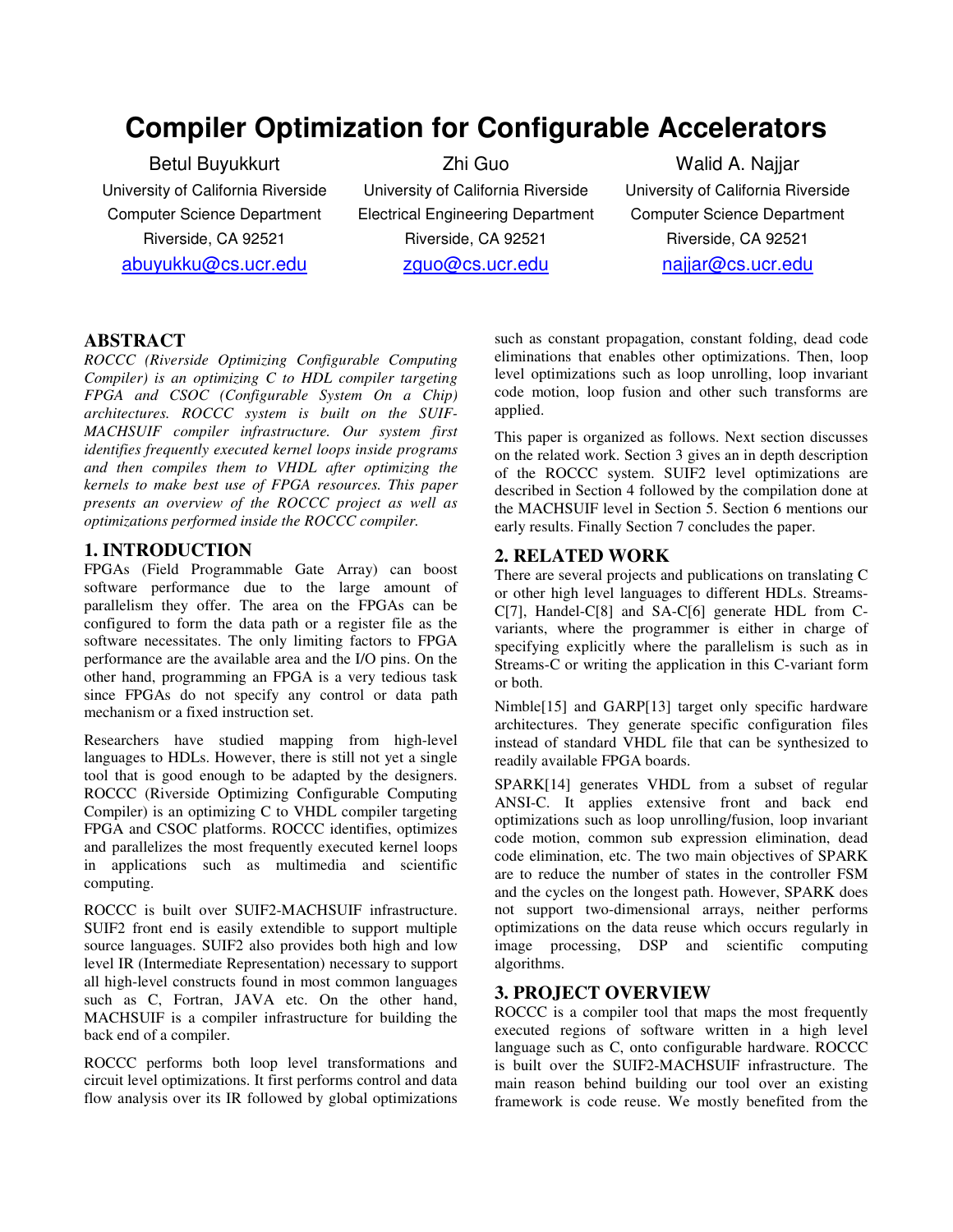front end, IR and the auxiliary data structures/passes provided in these tools. ROCCC's main contributions on the other hand are its extensive optimizations and the datatransfer/execution model on the FPGA.

Not all of the C constructs are supported. The source program should not include pointers, floating point arithmetic nor any irregular control flow such as breaks and exits inside the source code. The code may contain exits inside the source code. function calls, however all the function calls are inlined prior to analysis and transformation passes.

The type of source programs that would benefit from ROCCC's optimizations the most are the programs that would apply the same operations to each and every element of the input data. Image processing algorithms, DSP computations, scientific computation programs would be our best candidates since they are regular in their computation and easily parallelizable.



**Figure 1 – ROCCC System Overview**

Figure-1 shows an overview diagram of ROCCC system. Firstly, the source program is fed into a profiling tool. ROCCC uses profiler results to locate the most frequently executed kernels. The extracted software kernels then are fed into the SUIF2 environment, which would then analyze the code and apply global and loop level transformations. In SUIF2 we work on high-level IR as opposed to low-level IR as traditional compilers do. We eliminated the need for any additional coding due to working on high-level IR, by utilizing the auxiliary data structures in SUIF2, such as walkers, visitors, etc. which enabled us easily deal with various collections of IR classes at once. After all SUIF2 level transformations are completed, ROCCC decouples memory accesses from the computation through scalar replacement. SUIF2 then extracts the code that is going to form the data path on the FPGA in a file to MACHSUIF.

In our project we benefited from MACHSUIF's Control Flow Graph (CFG), Data Flow Analysis and the Static Single Assignment libraries. In MACHSUIF, we hoist independent instructions and assign them to pipeline stages.



Then we map from MACHSUIF opcodes to IEEE 1076.3 VHDL library elements. All MACHSUIF opcodes except division have a corresponding functionality in the IEEE 1076.3 VHDL library. We extended MACHSUIF with few other opcodes to support for feedback variables and a multiplexor.

The Controller

Generator module in Figure-1 would collect the array read/write operations to generate the address generators and smart buffers on the FPGA. Figure-2 depicts the execution model built on the FPGA by our compiler.

#### **4. SUIF2 LEVEL OPTIMIZATIONS**

ROCCC transformations mainly focus on loops operating on arrays. Prior to applying our transformation passes, control flow analysis and data flow analysis passes are executed over the SUIF IR. We developed our own control and scalar data flow analysis passes in SUIF2. These passes are built in an iterative fashion. Since ROCCC is not a production compiler we are currently running these analysis routines after every transformation that changes the IR.

#### **4.1 Procedure Level Optimizations**

The following passes are completed and being used in our compiler system.

- Constant Folding: This pass folds constants, simplifies algebraic identities such as multiplication by zero or division by one. The pass operates over the IR of the entire procedure until no more simplification occurs.
- Constant Propagation: This pass replaces the uses of variables whose values are constants by the constant values themselves. This pass works hand in hand with the constant folding pass, since one generates further optimization opportunities for the other.
- Division by constant approximation: Division in hardware is a costly operation and would consume large areas on FPGA's. This pass transforms the division into a sum of dividend right shifted by various powers of 2 that approximates to the constant divider. An example of this transformation is shown in Figure 3, where the sum\_of\_9 / 9 is replaced by a sequence of right shifts and additions.
- Copy Propagation: This pass eliminates the copy operations inserted by other transformations.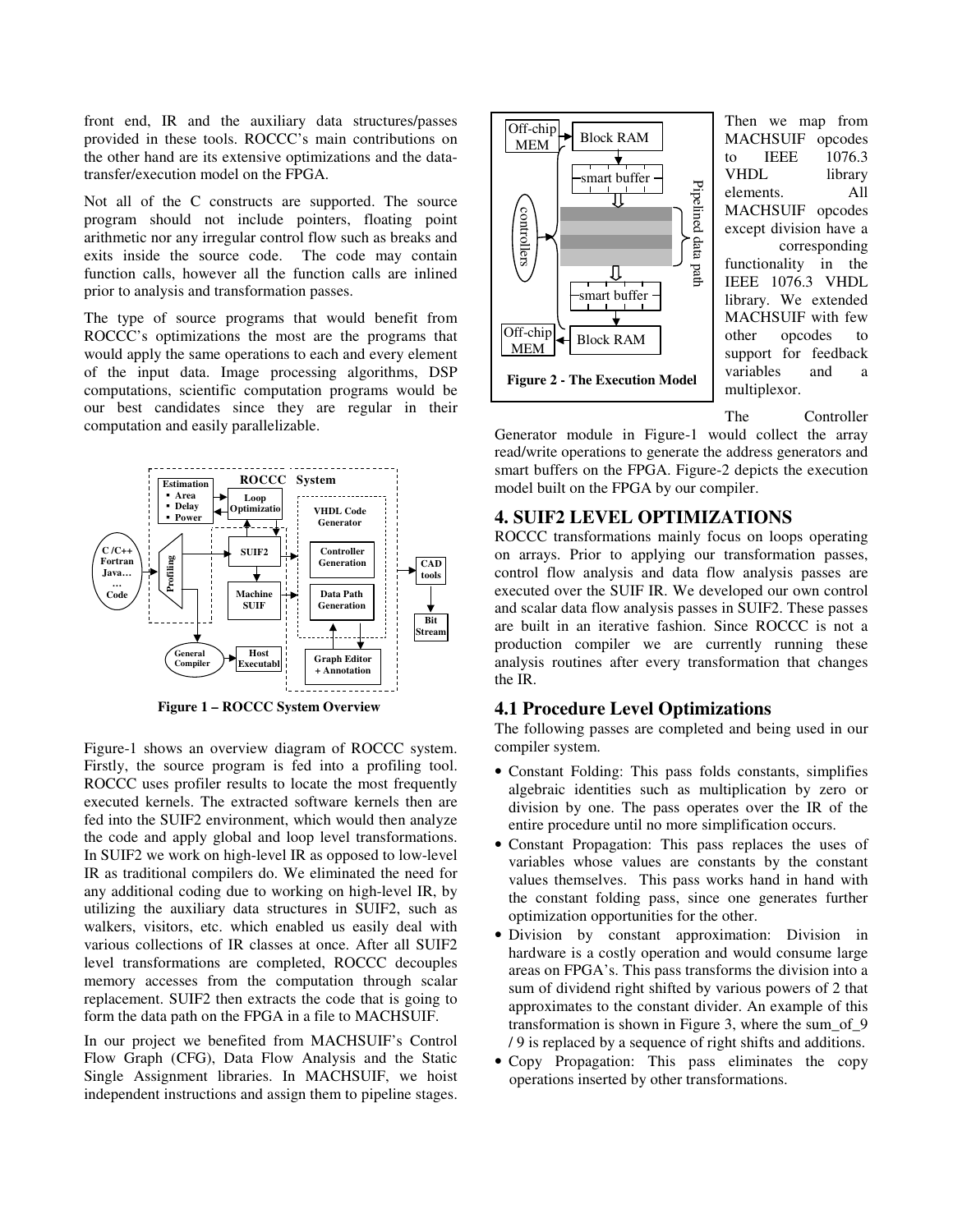- Dead and Unreachable Code Elimination: Dead code elimination removes all code that has no contribution in computing the result or the return value of the program. Whereas unreachable code elimination eliminates blocks where control would never reach due to other transformations over the IR.
- Common Sub Expression Elimination: This pass eliminates exactly matching expressions or expression sub trees over the entire program.
- Propagation of Constant Arrays: It is common in image processing or DSP applications that some constant mask or array of constants is applied to the input data over and over again. These masks are usually applied to input data in loops with known at compile time constant bounds. ROCCC fully unrolls innermost loops with constant bounds. Then wherever the mask indices turn into a constant, ROCCC replaces the reference to the constant array with the constant itself.

## **4.2 Loop Level Optimizations**

Loop level optimizations are the transformations, which help achieve most of the parallelism in ROCCC. Although most of these transformations are same as traditional compiler optimizations, the scale of the optimizations would differ. Since, traditional compilers target processors with a defined ISA and a rigid data path, unrolling by small amounts would provide enough parallelism to keep the processor busy. However on an FPGA as long as there is enough area and I/O bandwidth to fit another iteration, the loop can be unrolled for another time.

Moreover, in traditional processors any computation has to follow the fetch, decode, execute, write back cycle which additionally imposes memory access pattern restrictions on an optimizing compiler. On an FPGA none of these restrictions would hold, however due to the growing scale of the optimizations new challenges arise such as the transfer of data to the data path and synchronization of data flow across pipeline iterations incase of any backward dataflow as in feedback variables. ROCCC performs the following loop level optimizations.

- Loop Normalization: This pass rearranges the loop headers so that the indices of the loops start from one and incremented by one after an iteration completes.
- Invariant Code Motion: This pass hoists any statement/expression that computes the same value across iterations of the loops outside of the loop.
- Loop peeling: Loop peeling helps remove first or last few iterations of a loop by copying its body before or after the loop as many times as the loop is peeled. This operation helps bring the iteration count of a loop to a desired value enabling other optimizations such as loop fusion. In addition this pass can be used to remove dependencies that only bound the first or last few iterations of a loop.

• Loop Unrolling: Loop unrolling is the main compiler technique that allows reconfigurable architectures to achieve large degrees of parallelism. ROCCC has two unrolling passes. One of the two passes is used to fully unroll loops with known constant upper bounds. The other unroll pass unrolls a given loop at a given unroll factor. The unrolling factor can be a user-defined value as well as a value computed, based on the memory and the area limitations of the FPGA. At this time we are assuming that ROCCC gets the unrolling factor from the user, however once we incorporate our area estimation tool, we predict that ROCCC will be able to determine the unroll factor based on the available area on the FPGA using the feedback from the estimation tool.

Figure-3 shows moving filter code that is unrolled twice by our compiler. As seen in the unrolled code there are common sub expressions appearing between the different iterations of the loop. These expressions appear in different places in their respective expression trees. As the scale of unrolling grows, such partial expressions would appear in many other expressions whose trees are different and similarity varies. There are many variations to CSE in the literature such as CSE, partial CSE, valuenumbering etc. each targeting different, but overlapping cases of CSE occurrences in programs and dealt at the low level IR. We have not found CSE algorithms except [16] addressing the CSE problem shown in Figure-3. Such common sub expression problems are ROCCC's targeted optimizations.

- Loop Fusion: This pass combines the bodies of two consecutive loops under the header of one of the loops. In order to be able to fuse two loops, following conditions must hold. The iteration counts of the loops should be the same. The loops should not contain statements that would form a dependency cycle between the statements of the two loops after they are fused. For instance, the first loop is reading array A and writing array B while the second loop is reading B but writing back on A, then when these two loops are fused the new body would form a dependence cycle that perhaps did not exist prior to the transformation. At this point though our fusion algorithm is assuming both loops do not form new dependencies, when they are fused. Loop peeling transformation can be used to bring the iteration counts of any two consecutive loops, if the iteration counts of the loops are apart by a constant amount.
- Loop Unswitching: This optimization transforms forloops having only an if-statement in its body, whose condition test is a loop invariant, into an if-statement whose then and else statements are enclosed in a for statement. This pass helps reduce unnecessary control flow from loop bodies. ROCCC can apply this pass to a nest of if-statements, if all if conditions are loop invariants.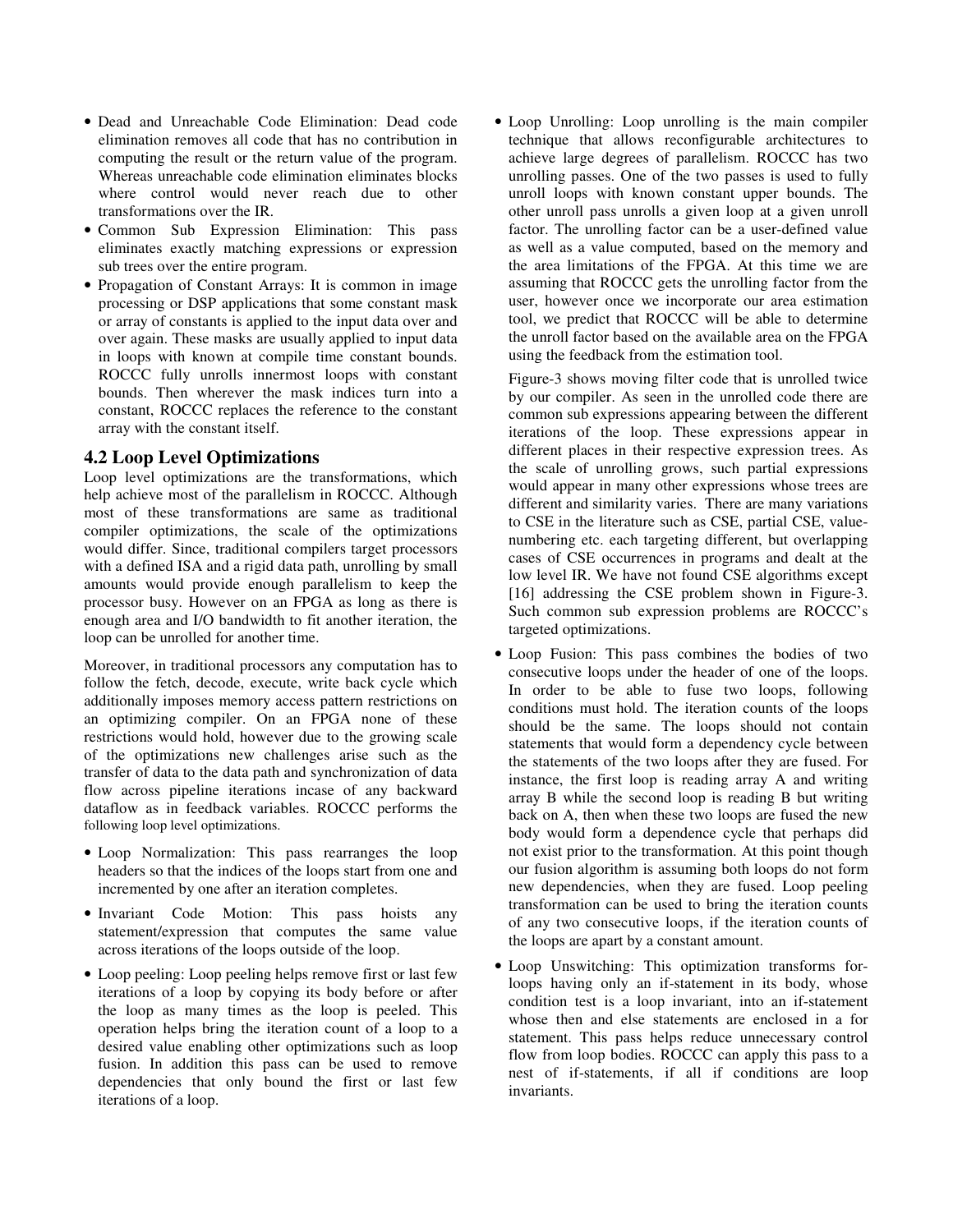```
void main(){
   int sum_of_9, i;
   int A[256], X[256];
   for(i = 0; i < 247; i=i+1) {
       sum_of_9 = A[i] + A[i+1] + A[i+2] + A[i+3]+ A[i+4] + A[i+5] + A[i+6] + A[i+7] + A[i+8];
       X[i] = sum_of_9 / 9;}
}
                (a) Moving filter 9
void main(){
   int i;
   ar_2 A;
     ar_2 X;
   int sum_of_9;
   for(i = 0; i < 247 - 1; i = i + 1 + 1) {
       sum_{j} = A[i] + A[i+1] + A[i+2] + A[i+3] +A[i+4]+A[i+5]+A[i+6]+A[i+7]+A[i+8];
       X[i] = sum_of_9/ 9;sum_of_9 = A[i+1]+A[(i+1)+1]+A[(i+1)+2]) +
A[(i+1)+3]+A[(i+1)+4]+A[(i+1)+5]+A[(i+1)+6]+A[(i+1))+7]+A[(i+1)+8];
        X[(i+1)] = sum of 9/ 9;}
}
   (b) Moving filter after being unrolled twice
void main(){
   int i;
   ar_2 A;
     ar_2 X;
   int sum_of_9;
   for(i = 0; i < 246; i = 2+i) {
       sum_of_9 = A[i] + A[1+i] + A[2+i] + A[3+i] + ...A[4+i]+A[5+i]+A[6+i]+A[7+i]+A[8+i];
        X[i] = (sum_of_9 >> 12) + (sum_of_9 >> 11)+(sum_of_9>> 10)+(sum_of_9>> 6)+(sum_of_9>> 5)
+(sum_of_9>>4);
        sum_of_9 = A[1+i] + A[2+i] + A[3+i] + A[4+i]+A[5+i]+A[6+i]+A[7+i]+A[8+i]+A[9+i];
       X[1+i] = (sum_of_9>> 12)+(sum_of_9>> 11)+(sum_of_9>> 10)+(sum_of_9>> 6)+(sum_of_9>> 5)
+(sum of 9>> 4);}
}
(c) Moving filter code after constant folding and
     division by constant elimination passes
     for(i = 0; i < 246; i = 2+i) {
        A0 = A[i]; A1 = A[1+i]; A2 = A[2+i];A3= A[3+i]; A4 = A[4+i]; A5 = A[5+i];
        A6 = A[6+i]; A7 = A[7+i]; A8 = A[8+i];A9 = A[9+i];sum_of_9 = A0+A1+A2+A3+A4+A5+A6+A7+A8;
       TO = (sum_of_9>> 12)+(sum_of_9>> 11)
+(sum_of_9>> 10)+(sum_of_9>> 6)+(sum_of_9>> 5)
+(sum_of_9>>4);
       sum_of_9 = A1+A2+A3+A4+A5+A6+A7+A8+A9;
       T1 = (sum_of_9>> 12)+(sum_of_9>> 11)
+(sum_of_9>> 10)+(sum_of_9>> 6)+(sum_of_9>> 5)
+(sum_of_9>> 4);
        X[i] = T0;X[1+i] = T1;}
  (d) Moving filter loop after scalar replacement
 Figure 3 - Moving filter code after ROCCC transformations
```
However, this pass should be used with care, since the condition variables, which are loop invariants from the software analysis view, could be hardware signals modified by external sources as the loop executes. To remedy this situation and still be able to benefit from this pass, users are advised to use the C keyword volatile to express that a variable should be read from the memory each time it is accessed. Then our data flow analysis library would not mark it as loop invariant.

## **4.3 SUIF2 to MACHSUIF Data Path Generation**

In SUIF2 we apply all the passes in high-level IR as opposed to low-level IR as traditional compilers do. One of the justifications for traditional compilers' working on lowlevel IR is that once the high level IR is lowered close to the level of ISA some of the optimizations can get lost. For example, new common sub expression elimination opportunities may arise due to array address calculation arithmetic, strength reduction or operator substitutions due to underlying ISA not supporting the operator existing in the high-level language. However, in our case we're bounded by neither an ISA nor memory. Rather we're faced with configuring bare hardware where a variable is a value not a memory reference.

After we apply all our passes, we ran other passes to prepare our output to be processed by our MACHSUIF backend.

• Scalar Replacement: This pass helps isolate memory references from computation by moving all memory read/write operations to the beginning/end of the loop body. The values of the memory reads are saved into automatically generated scalar temporaries prior to the first statement in the original loop body. Then the array references in the original loop body are replaced with the generated scalar temporaries holding array values. Finally, any values that are to be saved into an array cell locations are saved from scalar temporaries back into array locations after the last statement inside the original loop body.

Scalar replacement decouples array references from the computation in loop bodies and control generator uses its results to form the read and write buffers. These two buffers are placed before and after the pipelined execution unit on the FPGA.

• Scalar I/O Detection: The loop outputs are not always arrays. They could be scalars computing a sum or a max or min of an array that has to be communicated to the software running on the host processor. This pass marks those variables whose values are initialized outside the loop body, modified within the loop and referenced by the host executable after the loop finished its execution. Such variables are marked and communicated to the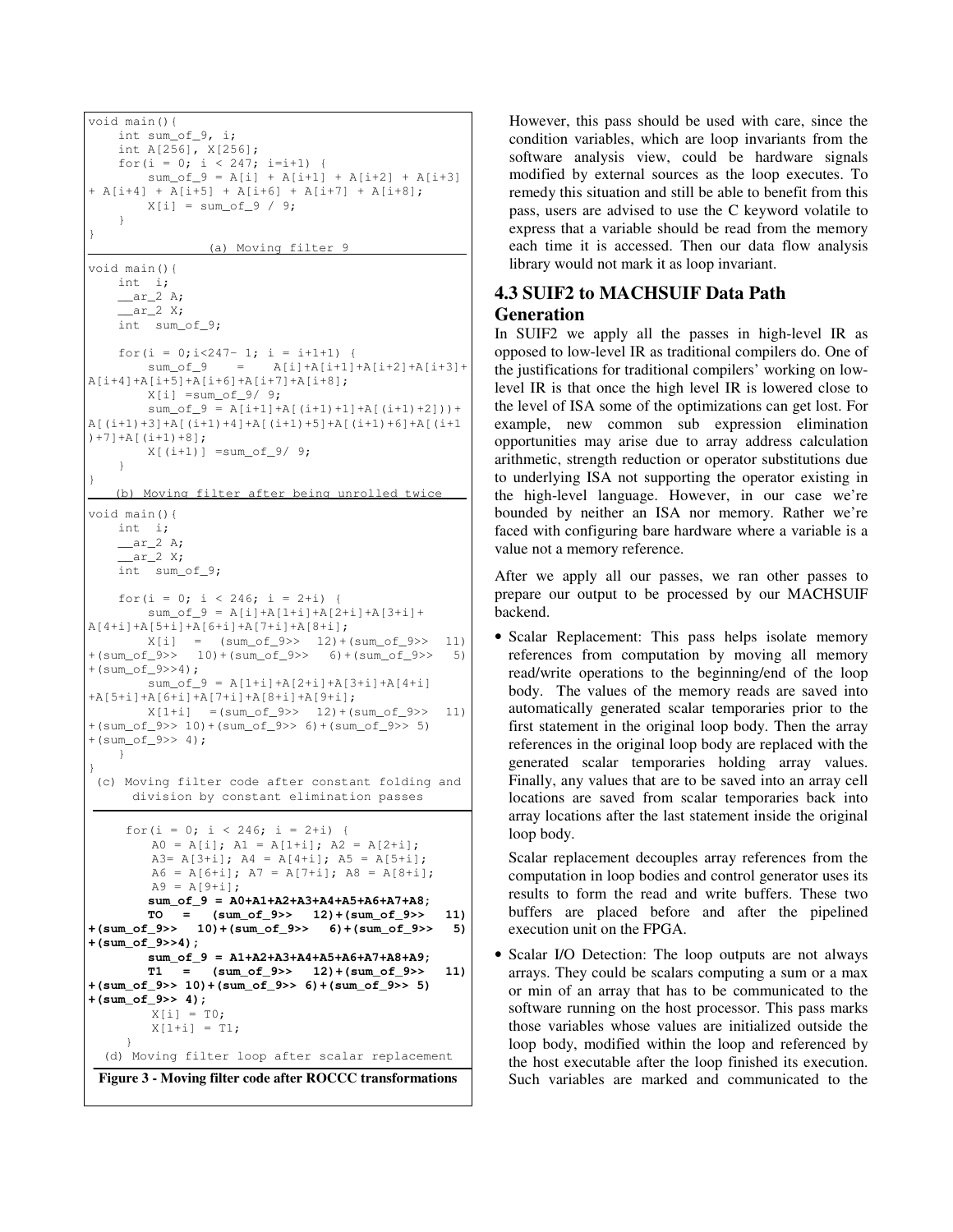MACHSUIF environment so that they may be saved for use later by the host executable.

• Feedback Variable Detection: There could also be other scalar variables whose values are incremented or updated per iteration of the loop body such as a scalar variable holding a sum over an array. This pass identifies those variables whose values are dependent upon their past values. Although the execution model of ROCCC necessitates that every so many cycles new values are read and written, ROCCC supports the case of feedback variables by saving them in registers generated on the data path to be referenced by following pipeline cycles.

#### **4.4 Smart Buffer**

Smart buffer [10] is a custom generated buffer aiming at maximizing data reuse. It acts as a buffer between the Block RAM on the FPGA board and the data path. Therefore, there are two of them placed at the entry and the exit of the data path circuitry. The data that is going to be stored in the smart buffer is determined by the scalar replacement phase of our compiler. The scalar replacement phase shifts the memory read/write operations to the two ends of the loop body. The addresses for these decoupled memory references are generated by the Address Generator to be brought into the Block RAM.

Block RAM is a piece of SRAM, which can be configured to provide the data using various numbers of ports at will. Since the number of ports to both the Smart Buffer and the Datapath are application-specific, for ROCCC only the bandwidth with the external memory can be the main limitation to parallelism.

Smart buffer organizes the data that is received from the memory in windows. Most applications in multimedia and high performance scientific computing process input data by sliding a window over it. In window operations, a portion of the window data, as it is sliding over the input array, is always shared across successive iterations of the loop body.

Each window has its own control logic enabling when and which sets of windows are to be exported to the data path. To illustrate, if the not unrolled 5-tap-FIR in Figure-4 has a smart buffer whose size is seven words, then, if the loop stride is one, every five words constitutes a window. Thus, this seven-word smart buffer contains seven windows. In Figure 5 (a), (b) and (c) shows the No. zero, No. one and No. six windows. However, at any clock cycle at most one window's data is valid. The inactive words in the smart buffer could be receiving new data while the active window is sending its data to the data path. To illustrate better, Figure 6 shows smart buffer for the twice unrolled 5-tap-FIR. If we say the smart buffer size is two-word larger than the not-unrolled one, then, since and the loop stride is two, the size of each window is now six-word. Therefore inside the buffer in Figure 6, there are only five windows in total. Although the buffer size increased a bit, the number of

```
for (i=0; i< N; i=i+1) {
    C[i] = 3*A[i] + 5*A[i+1] + 7*A[i+2] +9*A[i+3] - A[i+4];}
```
**Figure 4 - A 5-tap FIR in C**



**No.1 and No.6 in the smart buffer for the not unrolled 5-tap-FIR**

**Figure 6 – Windows No.0, No.1 and Figure 5 – Windows No.0, No.4 in the smart buffer for the twice-unrolled 5 –tap-FIR**

windows decreases and so does the control logic.

#### **5. MACHSUIF LEVEL OPTIMIZATIONS**

Once ROCCC passes are executed over the SUIF2 IR, the output is then sent to MACHSUIF environment. We extended the MACHSUIF IR with three new opcodes to describe MUX (multiplexor), LPR (load previous) and SNX (store to next) operations.

We execute the then and else branches of if-statements in parallel. MUX opcode is introduced to copy the output signals of the alternative branches of if-statements to the next common successor node. Our approach of executing the then and the else branches of if-statements in parallel is completely safe; since no memory is written until the pipeline is over. The LPR and SNX are used in MACHSUIF to indicate that the load operation is loading from and storing to a feedback variable respectively. When translated to VHDL these opcodes ensure that the read and write operations occur from/to a hardware register on the FPGA to hold the value of the feedback variable across iterations.

#### **5.1 Pipelined Datapath Generation**

ROCCC, due to its pipelined execution, is able to instantiate a new iteration every cycle if there are no preventing loop carried dependencies across iterations. The Datapath Generation Module part of our VHDL code generator first builds the control flow graph over the MACHSUIF IR and analyzes for data dependencies. Then the module hoists instructions that are not data or control dependent on the earlier instructions as high as possible within the local control block and every instruction is assigned a location in the hardware data path. Instructions that are grouped together are executed in parallel. ROCCC automatically places latches in a data path to pipeline it.